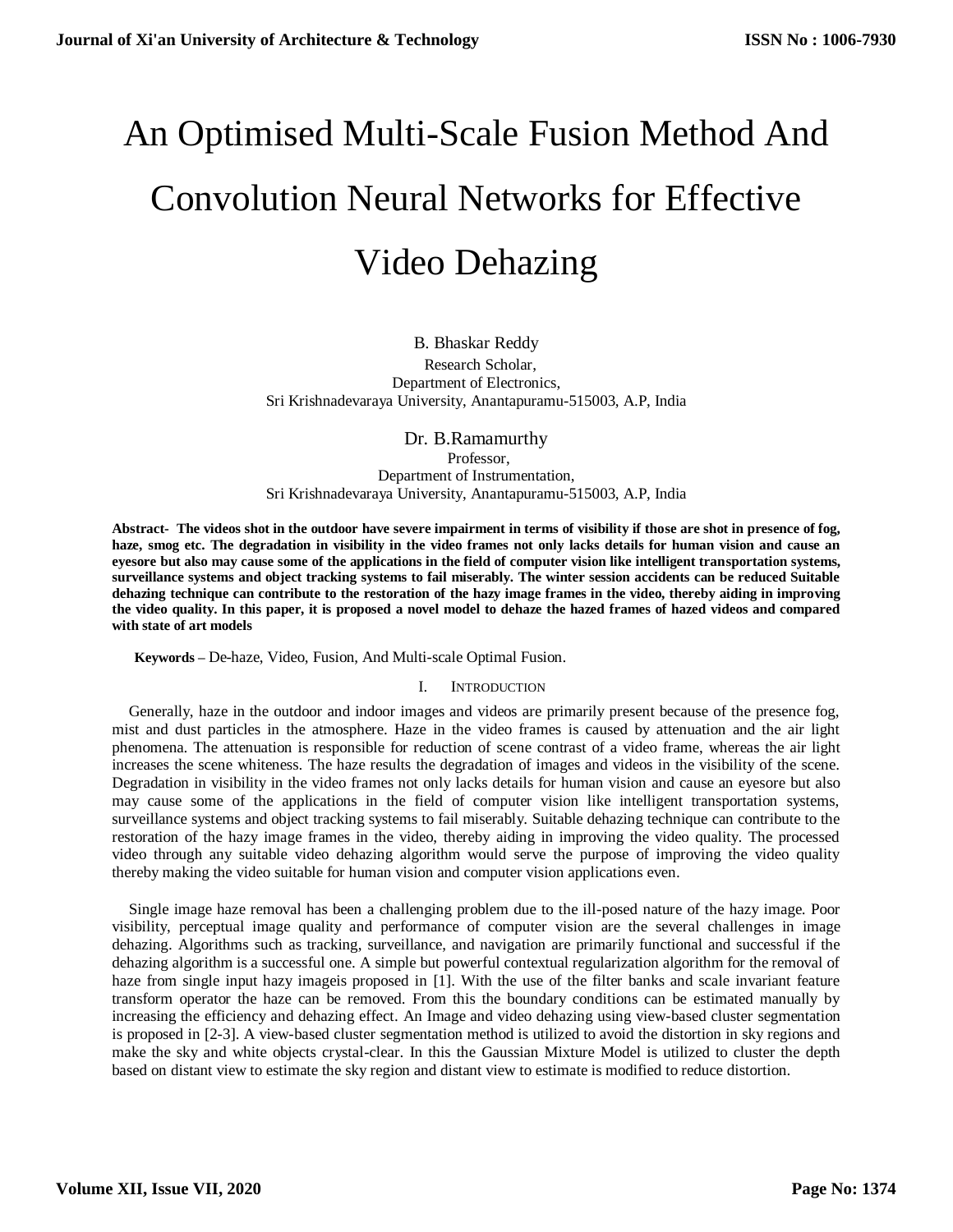[It is introduced a novel non-local method for single image dehazing. The method is based on the assumption that](mailto:Email-%20%20%20anuradhamit@gmail.com)  [an image can be faithfully represented with just a few hundreds of distinct colors. In RGB space, this corresponds to](mailto:Email-%20%20%20anuradhamit@gmail.com)  [a few hundred tight color clusters. It is showed that in a hazy image, these tight color clusters change because of](mailto:Email-%20%20%20anuradhamit@gmail.com)  [haze and form lines in RGB space that pass through the airlight coordinate. It is proposed an efficient algorithm to](mailto:Email-%20%20%20anuradhamit@gmail.com)  [identify these haze-lines and estimate a per-pixel transmission based on them. It is taken into consideration the](mailto:Email-%20%20%20anuradhamit@gmail.com)  [variance of our estimation in the regularization process, so only pixels that comply with the model assumptions](mailto:Email-%20%20%20anuradhamit@gmail.com)  [contribute to the result. This method may fail in scenes where the airlight is significantly brighter than the scene \[4\].](mailto:Email-%20%20%20anuradhamit@gmail.com) [In this paper, it is addressed the image dehazing problem via a multi-scale deep network which learns effective](mailto:Email-%20%20%20anuradhamit@gmail.com)  [features to estimate the scene transmission of a single hazy image. In the proposed multi-scale model, it is first used](mailto:Email-%20%20%20anuradhamit@gmail.com)  [a coarse-scale network to learn a holistic estimation of the scene transmission,](mailto:Email-%20%20%20anuradhamit@gmail.com) and then use a fine-scale network to [refine it using local information and the output from the coarse-scale network \[5\].](mailto:Email-%20%20%20anuradhamit@gmail.com)

[This paper presents an algorithm \[6\] to improve images with hazing effects. Usually, the dehazing methods based](mailto:Email-%20%20%20anuradhamit@gmail.com)  [on the dark channel prior make use of two different stages to compute the transmission map of the input image. The](mailto:Email-%20%20%20anuradhamit@gmail.com)  [stages are the transmission map estimation and a transmission map refinement. However, the main disadvantage of](mailto:Email-%20%20%20anuradhamit@gmail.com)  [these strategies is the trade-off between accurate restoration and computational time. The proposed method uses a](mailto:Email-%20%20%20anuradhamit@gmail.com)  [multilayer perceptron to compute the transmission map directly from the minimum channel and a contrast stretching](mailto:Email-%20%20%20anuradhamit@gmail.com)  [technique to improve the dynamic range of the restored image.](mailto:Email-%20%20%20anuradhamit@gmail.com) [7-8]

# II. [PROPOSED](mailto:Email-%20%20%20anuradhamit@gmail.com) WORK

[The hazed video is converted to corresponding frames. Each frame is having three colour channels like red, blue and](mailto:Email-%20%20%20anuradhamit@gmail.com)  [green channels. The major steps to be performed on each frame in the work are followed as](mailto:Email-%20%20%20anuradhamit@gmail.com)

- i. [Blind Airlight estimation](mailto:Email-%20%20%20anuradhamit@gmail.com)
- ii. [Optimal Transmission Map Estimation](mailto:Email-%20%20%20anuradhamit@gmail.com)
- iii. [Refined Transmission Map construction](mailto:Email-%20%20%20anuradhamit@gmail.com)
- iv. [Multi Scale Transmission Map Fusion](mailto:Email-%20%20%20anuradhamit@gmail.com)
- v. Frame radiance [calculation](mailto:Email-%20%20%20anuradhamit@gmail.com)
- vi. [Post Processing using IRCNN](mailto:Email-%20%20%20anuradhamit@gmail.com)



[Figure 1. Block Diagram of Proposed System](mailto:Email-%20%20%20anuradhamit@gmail.com)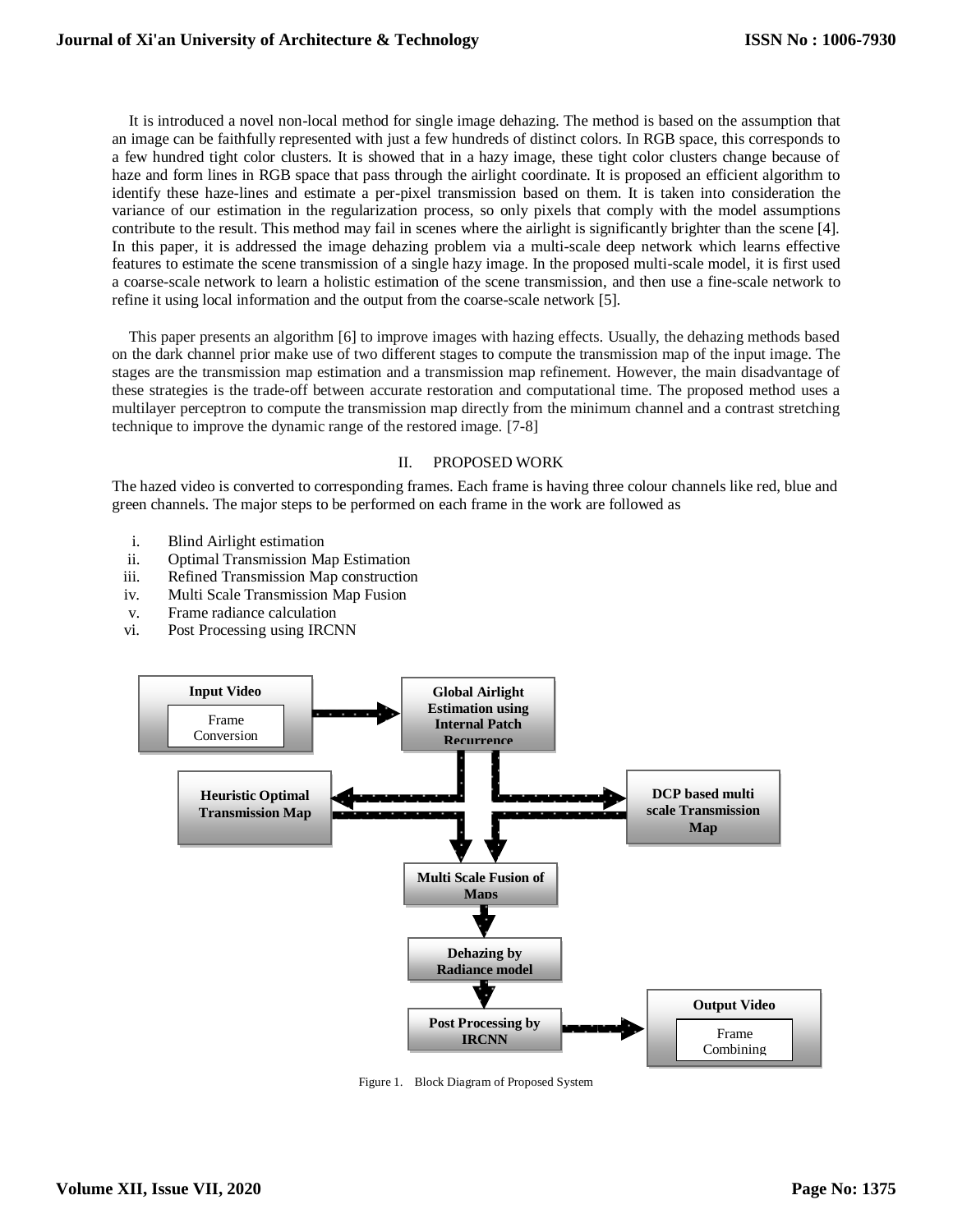[The complete block diagram of implementation is illustrated in Fig. 1. For every video to be process, we](mailto:Email-%20%20%20anuradhamit@gmail.com)  [divide the videos into number of frames. Generally fog or haze is considered as brighter pixel, which covers some](mailto:Email-%20%20%20anuradhamit@gmail.com)  [useful information in the nature. It is very much essential remove or reduces the effect.](mailto:Email-%20%20%20anuradhamit@gmail.com) Patch recurrence airlight [estimation is done on each channel of the frame. Frames are nothing but the data structure of images which is](mailto:Email-%20%20%20anuradhamit@gmail.com)  [captured on corresponding frame duration. So, this data structure is again converted to image format of matrix](mailto:Email-%20%20%20anuradhamit@gmail.com)  [dimension with their resolution. After this, airlight estimation using internal patch recurrence is performed for any](mailto:Email-%20%20%20anuradhamit@gmail.com)  [one of the extracted frame image. To reduce the time computation in the system we are performing the airlight](mailto:Email-%20%20%20anuradhamit@gmail.com)  [estimation only for one frame that may be any of the video. A](mailto:Email-%20%20%20anuradhamit@gmail.com) patch of 5\*5 is taken to search for nearest neighbour window to generate optimal transmission map estimation. Any odd patch size window  $(3*3, 5*5, 7*7, ...)$  can be [considered. Average of three channels is used to get optimal transmission map estimation.](mailto:Email-%20%20%20anuradhamit@gmail.com) 

[The optimised Transmission Map Estimation is done for the last frame of the video, instead of average of](mailto:Email-%20%20%20anuradhamit@gmail.com)  all frames. It reduces the computation time. [Once this atmospheric light is computed, we estimated the optimal](mailto:Email-%20%20%20anuradhamit@gmail.com)  [transmission map using transmission heuristic procedure. For the same frame we calculated the number of](mailto:Email-%20%20%20anuradhamit@gmail.com)  [transmission maps with different number of scales using DCP. A 1\\*1 patch is used for measuring the gradient map.](mailto:Email-%20%20%20anuradhamit@gmail.com)  [Gradient map is used to calculate the texture from the taken frame that is used calculate the smoothness. In general,](mailto:Email-%20%20%20anuradhamit@gmail.com)  [multi scale transmission map, patch wise map and pixel wise maps are fused. Refined transmission maps are](mailto:Email-%20%20%20anuradhamit@gmail.com)  [calculated from normalized airline values estimated from red, blue and green channels.](mailto:Email-%20%20%20anuradhamit@gmail.com) 

[These maps are fused with optimized transmission map. Different window sizes are used in refined](mailto:Email-%20%20%20anuradhamit@gmail.com)  [transmission maps of multi scale transmission map fusion. Totally three refined transmission maps and one](mailto:Email-%20%20%20anuradhamit@gmail.com)  [optimized map are fused in multi scale transmission map fusion.](mailto:Email-%20%20%20anuradhamit@gmail.com) Here it is considered the sizes of 5\*5, 11\*11, 17\*17 [and 23\\*23 window sizes for refined maps. In multi scale fusion the optimal map, 5\\*5 sized refined map, 11\\*11](mailto:Email-%20%20%20anuradhamit@gmail.com)  [sized refined map, 17\\*17 sized refined map, and 23\\*23 sized refined map. These number of scaled maps can be](mailto:Email-%20%20%20anuradhamit@gmail.com) [increased, but at cost of time. It is better to maintain some distance between the window sizes to get better results.](mailto:Email-%20%20%20anuradhamit@gmail.com)  [Un-even weight delay is considered as 0.138.](mailto:Email-%20%20%20anuradhamit@gmail.com) 

[These both the results are applied into MOF and obtained the combined and refined transmission map. Radiance](mailto:Email-%20%20%20anuradhamit@gmail.com)  [image from refined transmission map is estimated to get the dehazed frame output. Finally we can combine all](mailto:Email-%20%20%20anuradhamit@gmail.com)  frames and get dehazed video output. [Denoising is done with exposure convolution neural network model. The](mailto:Email-%20%20%20anuradhamit@gmail.com)  [denoising and enhancement can also be done at this level.](mailto:Email-%20%20%20anuradhamit@gmail.com) Convolution neural network improves the visible quality [of the frames or video. This method is producing measurable and appreciable results that can be utilized in hazy](mailto:Email-%20%20%20anuradhamit@gmail.com)  [environments to avoid accidents, monitor critical traffic issues, control shoplifting the vehicles, monitor crimal](mailto:Email-%20%20%20anuradhamit@gmail.com)  [activities, etc.](mailto:Email-%20%20%20anuradhamit@gmail.com)

### III. RESULTS AND [DISCUSSIONS](mailto:Email-%20%20%20anuradhamit@gmail.com)

[The Proposed method has been tested on different hazed videos with possible parameters and is compared with](mailto:Email-%20%20%20anuradhamit@gmail.com)  [state of art techniques of the same area. Table 1 illustrates the comparison of quality parameters of video that](mailto:Email-%20%20%20anuradhamit@gmail.com)  [contains 90 frames. The gamma value is considered here as 0.9. This value is related to brightness of the image.](mailto:Email-%20%20%20anuradhamit@gmail.com)  Figure 2 [shows the input hazed frame or image of the taken video. Airline estimated values are used to get optimal](mailto:Email-%20%20%20anuradhamit@gmail.com)  transmission maps. Figure 3 [explains optimized transmission and radiance maps. Figure 3 gives different scaled](mailto:Email-%20%20%20anuradhamit@gmail.com)  transmission maps. Figure 5 [shows optimal and refined transmission maps that are used in multi scale fusion.](mailto:Email-%20%20%20anuradhamit@gmail.com)  Figure 6 [illustrates hazed, dehazed and enhanced frames. Figure 7](mailto:Email-%20%20%20anuradhamit@gmail.com) shows hazed frame and enhanced frame.

| <b>Frame</b> No | <b>PSNR</b> | <b>MSE</b> | <b>SSIM</b> | <b>CNR</b> | <b>Gain Visibility</b> |
|-----------------|-------------|------------|-------------|------------|------------------------|
|                 | 58.735      | 0.087      | 0.803       | 1.252      | 107.443                |
|                 | 58.845      | 0.085      | 0.787       | 1.288      | 91.437                 |
|                 | 58.906      | 0.084      | 0.800       | 1.288      | 75.487                 |
| 4               | 58.899      | 0.084      | 0.800       | 1.257      | 104.116                |
|                 | 59.061      | 0.081      | 0.839       | 1.406      | 145.428                |
| 6               | 59.124      | 0.080      | 0.816       | 1.421      | 124.733                |
|                 | 59.535      | 0.072      | 0.825       | 1.859      | 143.280                |
| 8               | 58.825      | 0.085      | 0.825       | 1.205      | 92.688                 |

TABLE I. C[OMPARISON OF QUALITY](mailto:Email-%20%20%20anuradhamit@gmail.com) PARAMETERS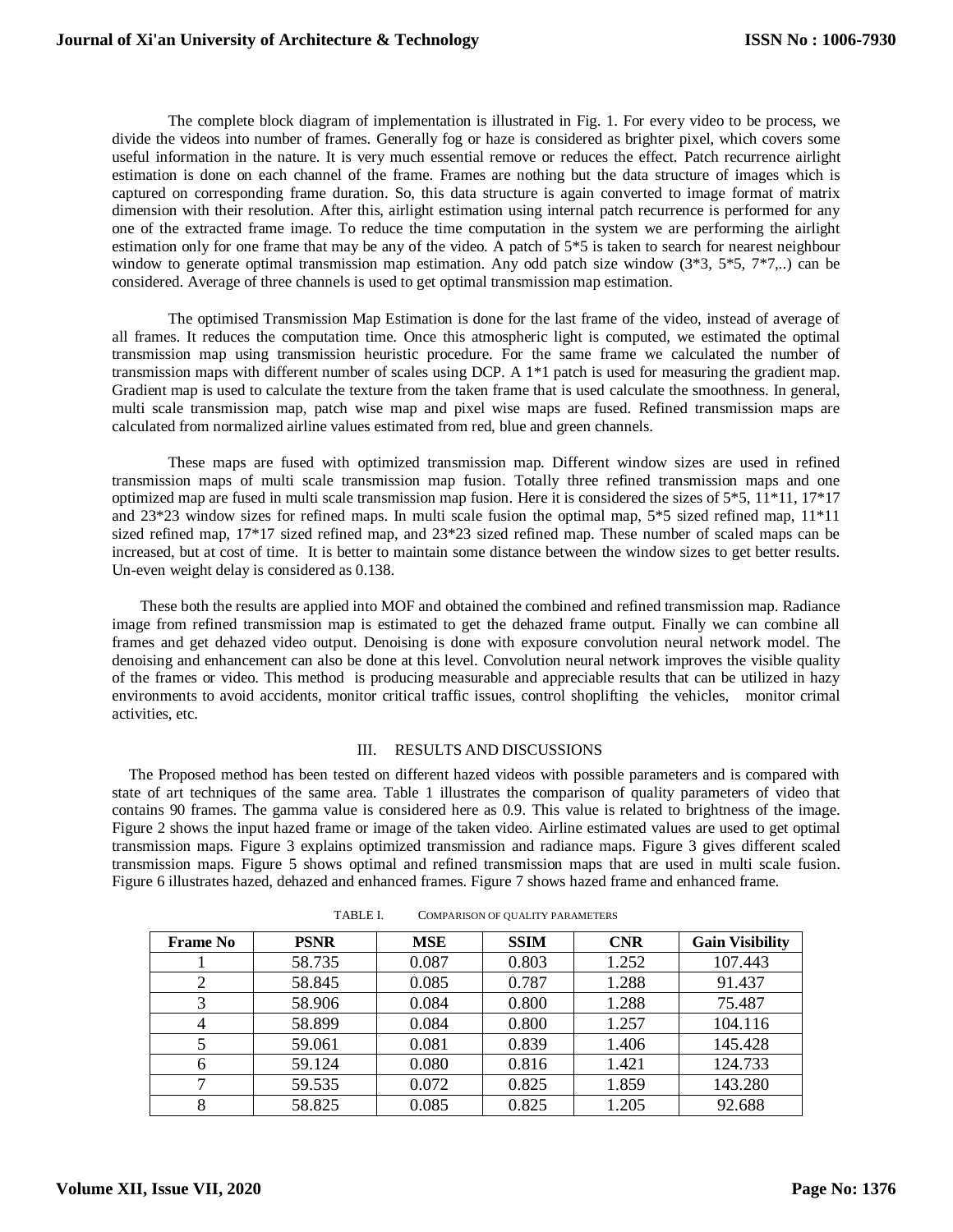| 9  | 59.232 | 0.078 | 0.806 | 1.564 | 166.050 |
|----|--------|-------|-------|-------|---------|
| 10 | 59.307 | 0.076 | 0.811 | 1.608 | 163.516 |
| 11 | 59.055 | 0.081 | 0.817 | 1.402 | 164.043 |
| 12 | 58.767 | 0.086 | 0.830 | 1.180 | 138.690 |
| 13 | 58.857 | 0.085 | 0.830 | 1.187 | 105.545 |
| 14 | 58.898 | 0.084 | 0.824 | 1.281 | 114.155 |
| 15 | 58.922 | 0.083 | 0.841 | 1.362 | 169.381 |
| 16 | 58.660 | 0.089 | 0.842 | 1.258 | 104.292 |
| 17 | 58.883 | 0.084 | 0.835 | 1.402 | 142.108 |
| 18 | 59.235 | 0.078 | 0.848 | 1.633 | 70.451  |
| 19 | 59.151 | 0.079 | 0.851 | 1.484 | 75.583  |
| 20 | 59.212 | 0.078 | 0.830 | 1.540 | 112.466 |
| 21 | 59.327 | 0.076 | 0.873 | 1.737 | 70.285  |
| 22 | 59.422 | 0.074 | 0.868 | 1.787 | 77.311  |
| 23 | 59.301 | 0.076 | 0.849 | 1.610 | 76.471  |
| 24 | 59.649 | 0.070 | 0.886 | 1.924 | 73.439  |
| 25 | 59.710 | 0.070 | 0.878 | 2.053 | 116.445 |
| 26 | 60.067 | 0.064 | 0.893 | 2.665 | 91.537  |
| 27 | 59.684 | 0.070 | 0.876 | 1.945 | 84.645  |
| 28 | 60.325 | 0.060 | 0.910 | 2.799 | 94.730  |
| 29 | 60.294 | 0.061 | 0.912 | 2.462 | 107.133 |
| 30 | 60.424 | 0.059 | 0.919 | 2.692 | 92.595  |
| 31 | 60.456 | 0.059 | 0.919 | 2.769 | 125.343 |
| 32 | 60.366 | 0.060 | 0.892 | 2.607 | 147.912 |
| 33 | 60.357 | 0.060 | 0.919 | 2.572 | 89.500  |
| 34 | 60.581 | 0.057 | 0.910 | 2.955 | 85.400  |
| 35 | 60.573 | 0.057 | 0.926 | 2.667 | 95.565  |
| 36 | 60.586 | 0.057 | 0.922 | 2.639 | 102.635 |
| 37 | 60.713 | 0.055 | 0.927 | 2.842 | 156.283 |
| 38 | 60.624 | 0.056 | 0.914 | 2.557 | 116.891 |
| 39 | 61.025 | 0.051 | 0.909 | 2.968 | 120.786 |
| 40 | 60.850 | 0.053 | 0.926 | 2.760 | 94.735  |
| 41 | 60.745 | 0.055 | 0.928 | 2.578 | 101.513 |
| 42 | 60.809 | 0.054 | 0.931 | 2.981 | 74.938  |
| 43 | 60.610 | 0.057 | 0.919 | 2.891 | 66.717  |
| 44 | 60.635 | 0.056 | 0.928 | 3.020 | 60.030  |
| 45 | 60.859 | 0.053 | 0.942 | 3.644 | 78.539  |
| 46 | 60.489 | 0.058 | 0.932 | 2.991 | 88.458  |
| 47 | 60.434 | 0.059 | 0.932 | 2.974 | 165.997 |
| 48 | 60.477 | 0.058 | 0.918 | 3.376 | 113.818 |
| 49 | 60.395 | 0.059 | 0.905 | 3.276 | 117.271 |
| 50 | 60.349 | 0.060 | 0.919 | 3.223 | 74.884  |
| 51 | 60.269 | 0.061 | 0.925 | 3.026 | 89.699  |
| 52 | 60.384 | 0.060 | 0.929 | 3.107 | 81.325  |
| 53 | 60.427 | 0.059 | 0.909 | 3.103 | 129.309 |
| 54 | 60.535 | 0.057 | 0.930 | 3.183 | 109.172 |
| 55 | 60.618 | 0.056 | 0.917 | 3.183 | 81.174  |
| 56 | 60.469 | 0.058 | 0.910 | 2.695 | 69.715  |
| 57 | 60.610 | 0.057 | 0.920 | 2.991 | 80.965  |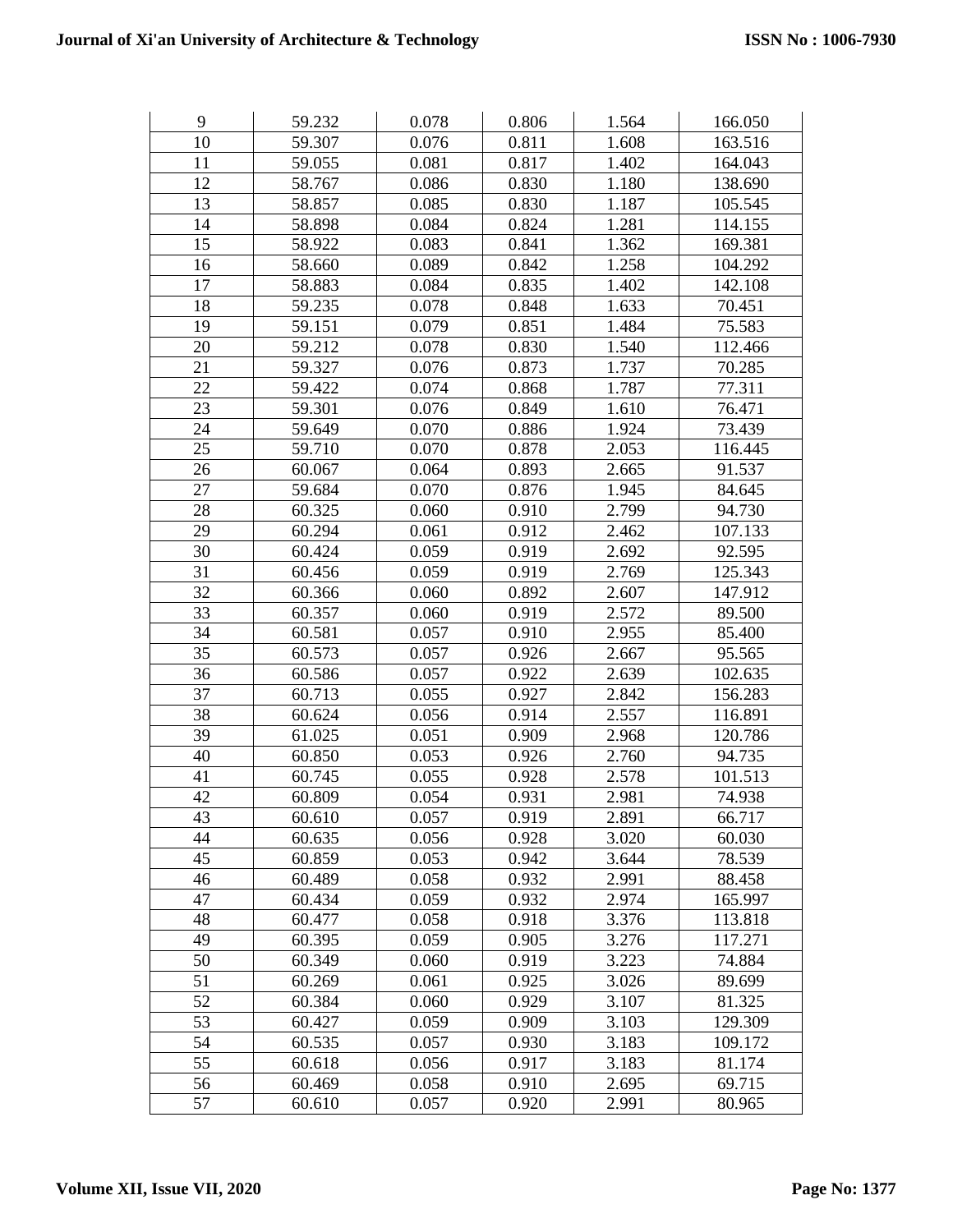| 58              | 60.520 | 0.058 | 0.906 | 2.474 | 98.993  |
|-----------------|--------|-------|-------|-------|---------|
| $\overline{59}$ | 60.703 | 0.055 | 0.836 | 2.801 | 86.196  |
| 60              | 60.582 | 0.057 | 0.882 | 2.415 | 71.159  |
| 61              | 60.686 | 0.056 | 0.814 | 2.572 | 105.571 |
| 62              | 60.781 | 0.054 | 0.809 | 2.609 | 65.087  |
| 63              | 60.371 | 0.060 | 0.806 | 2.049 | 79.578  |
| 64              | 60.798 | 0.054 | 0.822 | 2.537 | 87.787  |
| 65              | 61.024 | 0.051 | 0.815 | 2.873 | 80.976  |
| 66              | 60.957 | 0.052 | 0.841 | 2.565 | 104.527 |
| 67              | 60.981 | 0.052 | 0.832 | 2.322 | 81.120  |
| 68              | 61.073 | 0.051 | 0.830 | 2.361 | 64.715  |
| 69              | 61.093 | 0.051 | 0.827 | 2.362 | 71.959  |
| 70              | 61.150 | 0.050 | 0.873 | 2.523 | 78.330  |
| 71              | 61.106 | 0.050 | 0.841 | 2.362 | 68.261  |
| 72              | 61.218 | 0.049 | 0.854 | 2.654 | 77.797  |
| $\overline{73}$ | 61.128 | 0.050 | 0.875 | 2.573 | 57.534  |
| $\overline{74}$ | 60.921 | 0.053 | 0.864 | 2.383 | 97.071  |
| 75              | 60.655 | 0.056 | 0.869 | 2.227 | 126.673 |
| 76              | 60.696 | 0.055 | 0.840 | 2.399 | 132.261 |
| 77              | 60.507 | 0.058 | 0.868 | 2.087 | 66.559  |
| 78              | 60.545 | 0.057 | 0.838 | 2.203 | 72.036  |
| 79              | 60.481 | 0.058 | 0.857 | 2.055 | 87.320  |
| 80              | 60.839 | 0.054 | 0.880 | 3.023 | 73.603  |
| 81              | 60.521 | 0.058 | 0.862 | 2.620 | 59.983  |
| 82              | 60.277 | 0.061 | 0.838 | 2.297 | 60.234  |
| 83              | 60.022 | 0.065 | 0.841 | 2.042 | 79.257  |
| 84              | 59.873 | 0.067 | 0.849 | 1.977 | 83.363  |
| 85              | 59.697 | 0.070 | 0.849 | 1.884 | 74.905  |
| 86              | 59.672 | 0.070 | 0.844 | 1.868 | 122.059 |
| 87              | 59.760 | 0.069 | 0.843 | 2.148 | 71.415  |
| 88              | 59.707 | 0.070 | 0.831 | 2.203 | 84.303  |
| 89              | 59.637 | 0.071 | 0.809 | 2.200 | 83.179  |
| 90              | 59.382 | 0.075 | 0.817 | 2.093 | 71.303  |
|                 |        |       |       |       |         |
| Average         | 60.121 | 0.064 | 0.867 | 2.299 | 97.102  |



[Figure 2. Input Haze frame](mailto:Email-%20%20%20anuradhamit@gmail.com)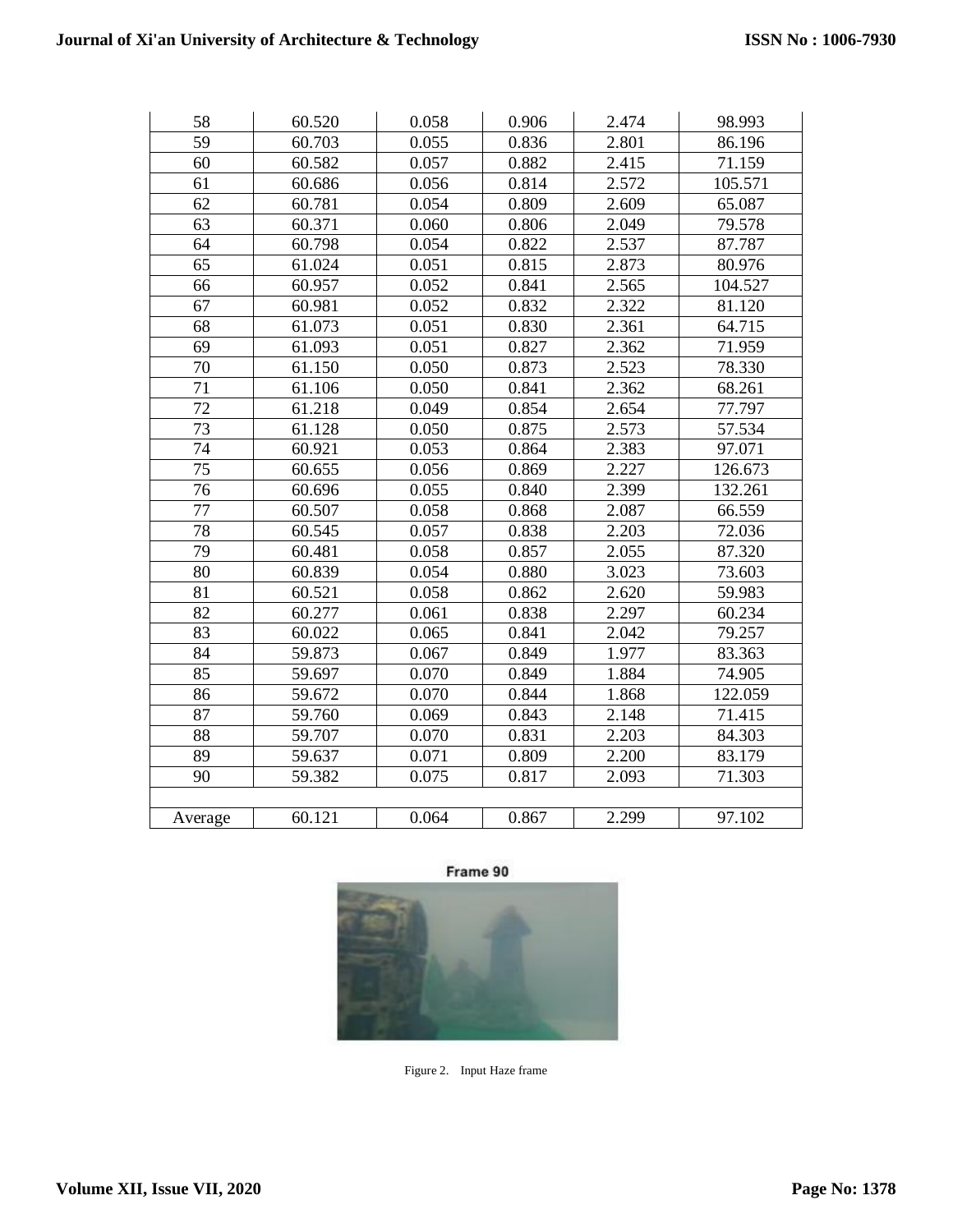

[Figure 3. Optimized Transmission and Radiance Maps](mailto:Email-%20%20%20anuradhamit@gmail.com)



[Figure 4. Different scaled Transmission Maps](mailto:Email-%20%20%20anuradhamit@gmail.com)



[Figure 5. Optimal and Refined Transmission Maps](mailto:Email-%20%20%20anuradhamit@gmail.com)



[Figure 6. Haze, Dehazed and Enhanced Frames](mailto:Email-%20%20%20anuradhamit@gmail.com)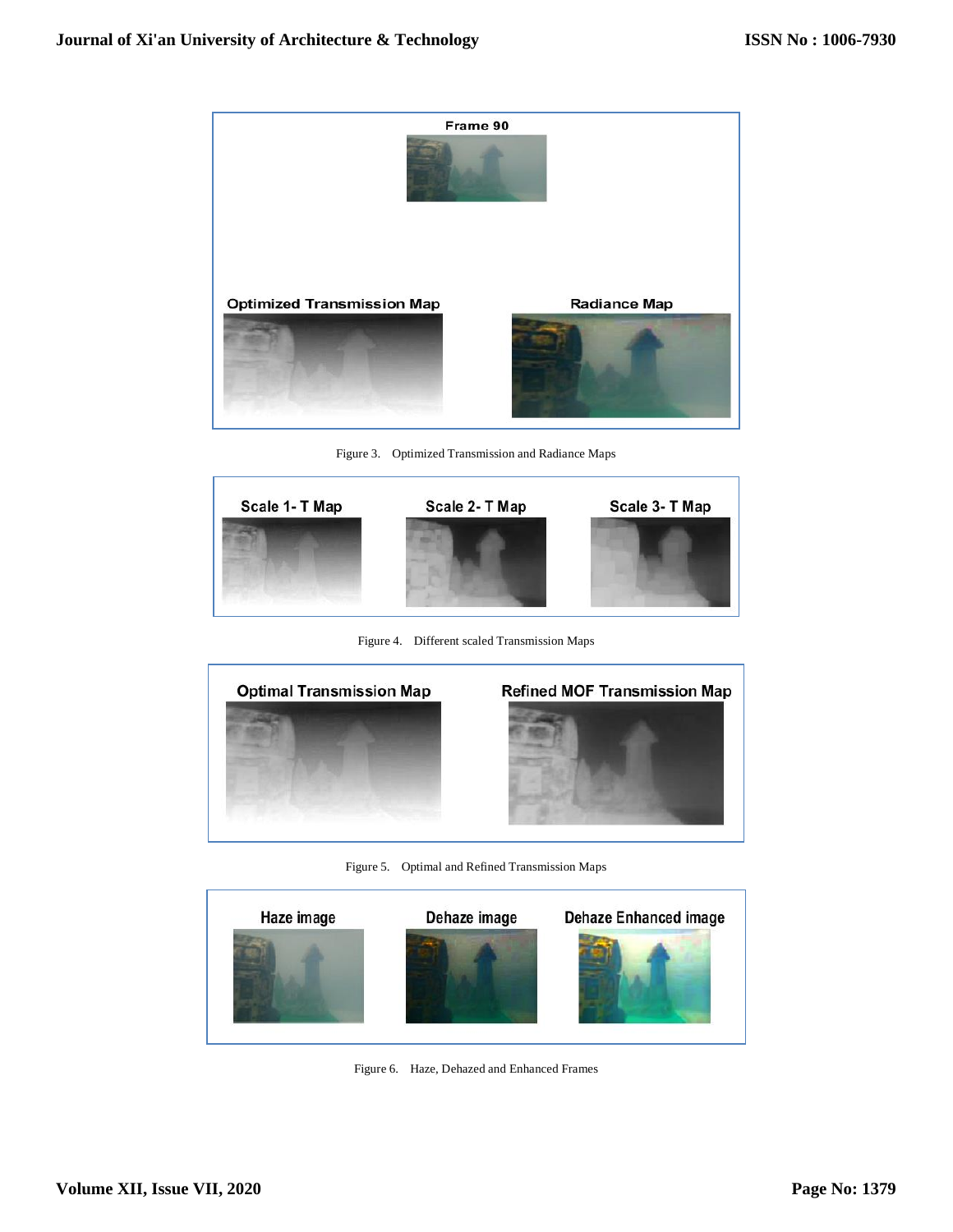#### **Output Frame**



[Figure 7. Hazed Frame and Enhanced Frame](mailto:Email-%20%20%20anuradhamit@gmail.com)

[Table 2 illustrates the comparison of proposed method with state of art dehazed models. The gamma value](mailto:Email-%20%20%20anuradhamit@gmail.com)  is considered here as 0.7. Figure 8 [shows Comparison of PSNR value with different dehazed techniques. Figure 9](mailto:Email-%20%20%20anuradhamit@gmail.com) [shows Comparison of SSIM value with different dehazed techniques. Figure 10](mailto:Email-%20%20%20anuradhamit@gmail.com) shows Comparison of gain visibility value with different dehazed techniques. Figure 11 [shows Comparison of CNR value with different dehazed](mailto:Email-%20%20%20anuradhamit@gmail.com)  [techniques.](mailto:Email-%20%20%20anuradhamit@gmail.com)

|                       | <b>PSNR</b><br>(dB) | <b>SSIM</b> | <b>Haze Level</b><br>$\frac{9}{6}$ | Haze<br><b>Intensity</b><br>$(0-255)$ | <b>CNR</b> | Gain<br><b>Visibility</b> |
|-----------------------|---------------------|-------------|------------------------------------|---------------------------------------|------------|---------------------------|
| Existing Method 1[4]  | 16.17               | 0.66        | 38.59                              | 98.41                                 | 1.45       | 14.10                     |
| Existing Method 2 [5] | 16.38               | 0.78        | 49.17                              | 125.39                                | 1.00       | 6.25                      |
| Existing Method 3 [6] | 15.51               | 0.75        | 33.69                              | 85.92                                 | 1.78       | 21.85                     |
| Proposed<br>Method    | 63.72               | 0.92        | 52.03                              | 132.67                                | 2.21       | 70.39                     |

TABLE II. C[OMPARISON OF DEHAZED](mailto:Email-%20%20%20anuradhamit@gmail.com) TECHNIQUES



[Figure 8. Comparison of PSNR value with different dehazed techniques](mailto:Email-%20%20%20anuradhamit@gmail.com)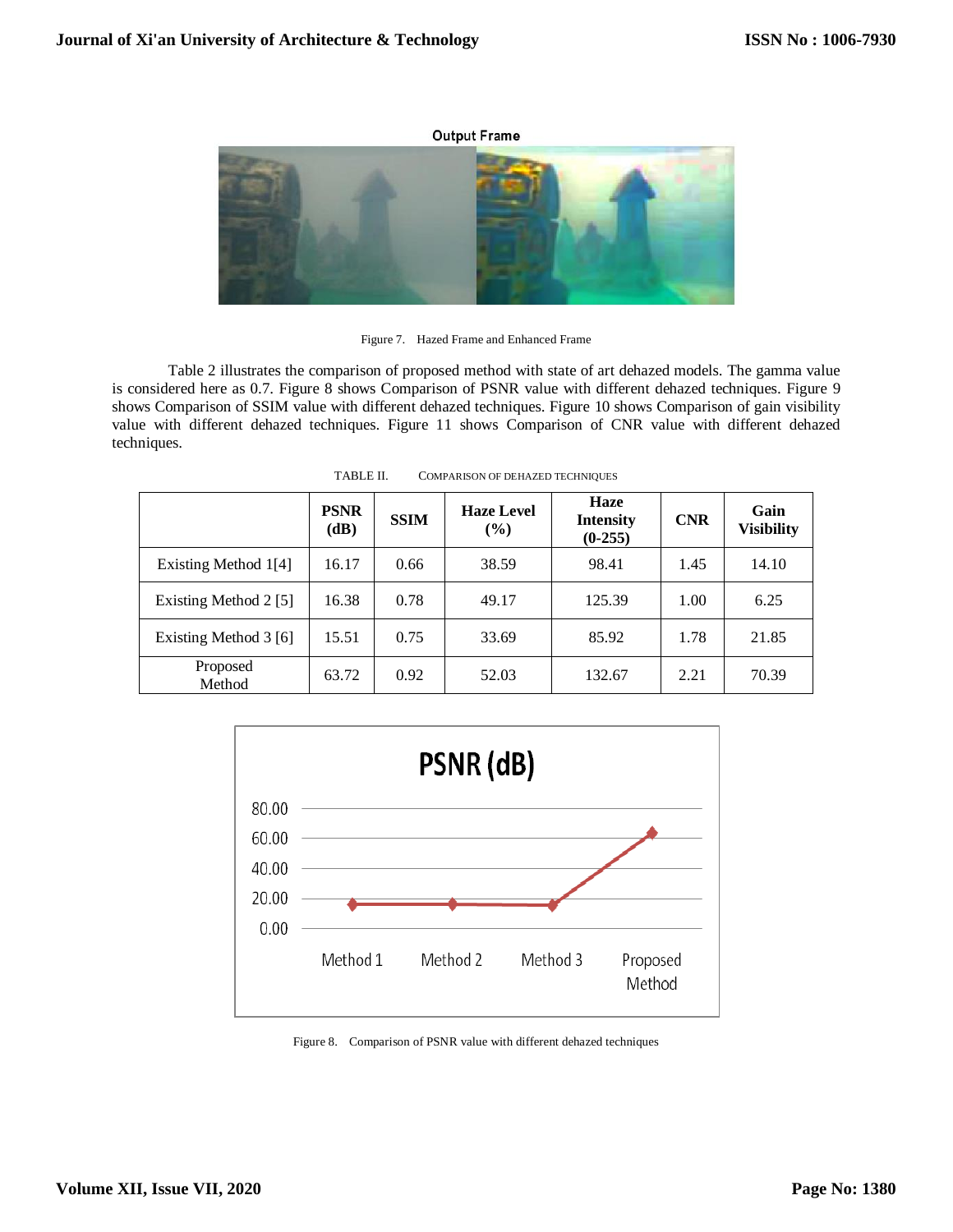



[Figure 9. Comparison of SSIM value with different dehazed techniques](mailto:Email-%20%20%20anuradhamit@gmail.com)

[Figure 10. Comparison of Gain Visibility value with different dehazed techniques](mailto:Email-%20%20%20anuradhamit@gmail.com)



[Figure 11. Comparison of CNR value with different dehazed techniques](mailto:Email-%20%20%20anuradhamit@gmail.com)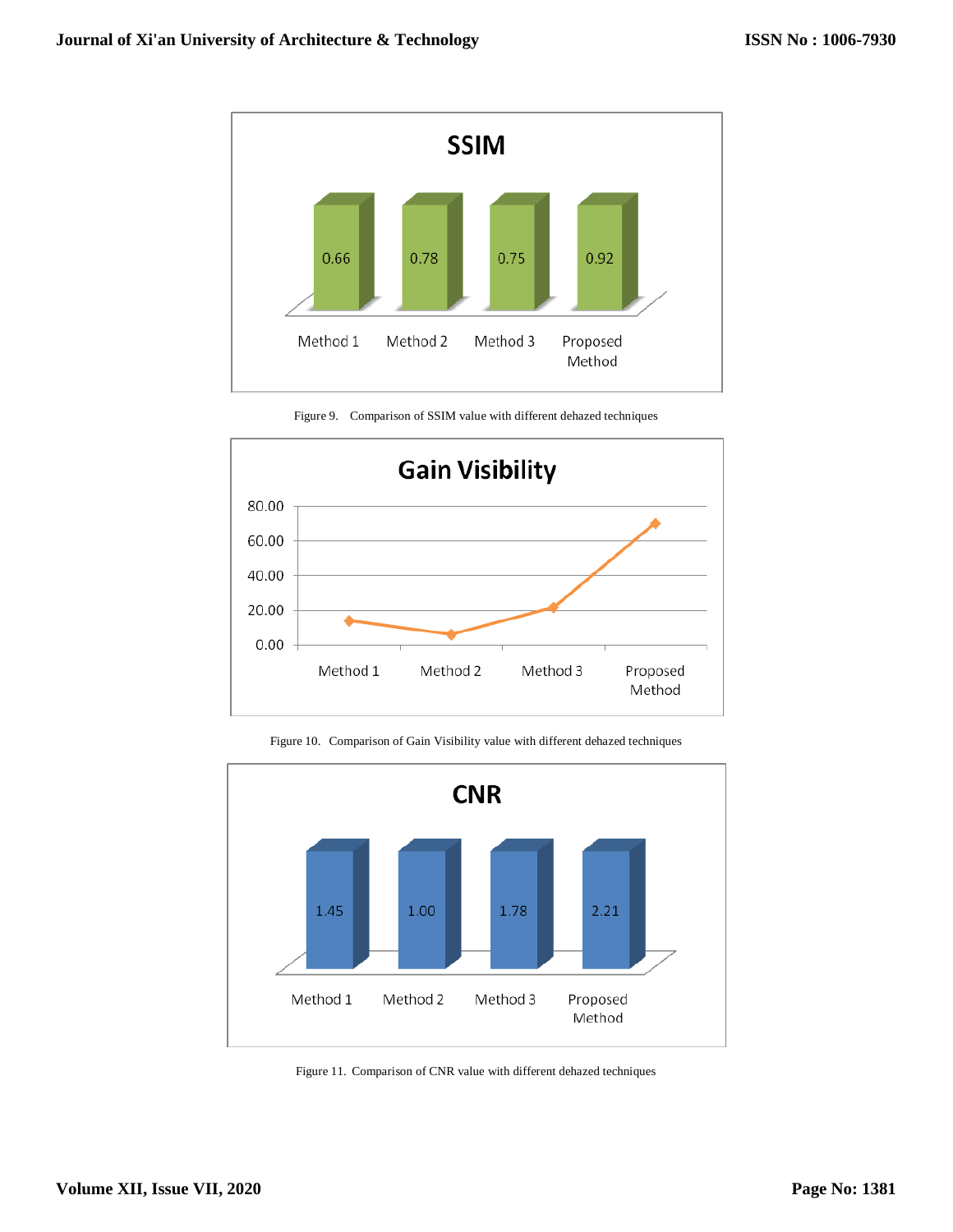[Table 3 demonstrates the Comparison of quality parameters for different gamma values. Figure 12](mailto:Email-%20%20%20anuradhamit@gmail.com) shows [Comparison of PSNR values with different gamma values. Figure 13](mailto:Email-%20%20%20anuradhamit@gmail.com) shows Comparison of Haze levels with different gamma values. Figure 14 [shows Comparison of Haze intensity values with different gamma values. Figure](mailto:Email-%20%20%20anuradhamit@gmail.com)  15 [shows Comparison of Gain Visibility values with different gamma values.](mailto:Email-%20%20%20anuradhamit@gmail.com) The gamma value doesn't give the [conclusion of having high or low is good. The gamma value adjustment is required for monitor all types of haze](mailto:Email-%20%20%20anuradhamit@gmail.com)  [environments \(High haze and low haze\). It the haze content is low, it is better to operate the](mailto:Email-%20%20%20anuradhamit@gmail.com) equipment with low [gamma values and vice versa.](mailto:Email-%20%20%20anuradhamit@gmail.com)

|             | <b>PSNR</b><br>(dB) | <b>SSIM</b> | <b>Haze</b><br>Level<br>(%) | <b>Haze</b><br><b>Intensity</b><br>$(0-255)$ | <b>CNR</b> | Gain<br><b>Visibility</b> |
|-------------|---------------------|-------------|-----------------------------|----------------------------------------------|------------|---------------------------|
| Gamma-0.3   | 63.67               | 0.92        | 51.03                       | 130.12                                       | 1.43       | 39.10                     |
| $Gamma-0.5$ | 65.61               | 0.95        | 50.18                       | 127.96                                       | 1.81       | 51.14                     |
| Gamma-0.7   | 63.72               | 0.92        | 52.03                       | 132.67                                       | 2.21       | 70.39                     |
| Gamma-0.9   | 60.12               | 0.87        | 57.72                       | 147.20                                       | 2.30       | 97.10                     |

| TABLE III.<br>COMPARISON OF QUALITY PARAMETERS WITH DIFFERENT GAMMA VALUES |  |
|----------------------------------------------------------------------------|--|
|----------------------------------------------------------------------------|--|



[Figure 12. Comparison of PSNR values with different gamma values](mailto:Email-%20%20%20anuradhamit@gmail.com)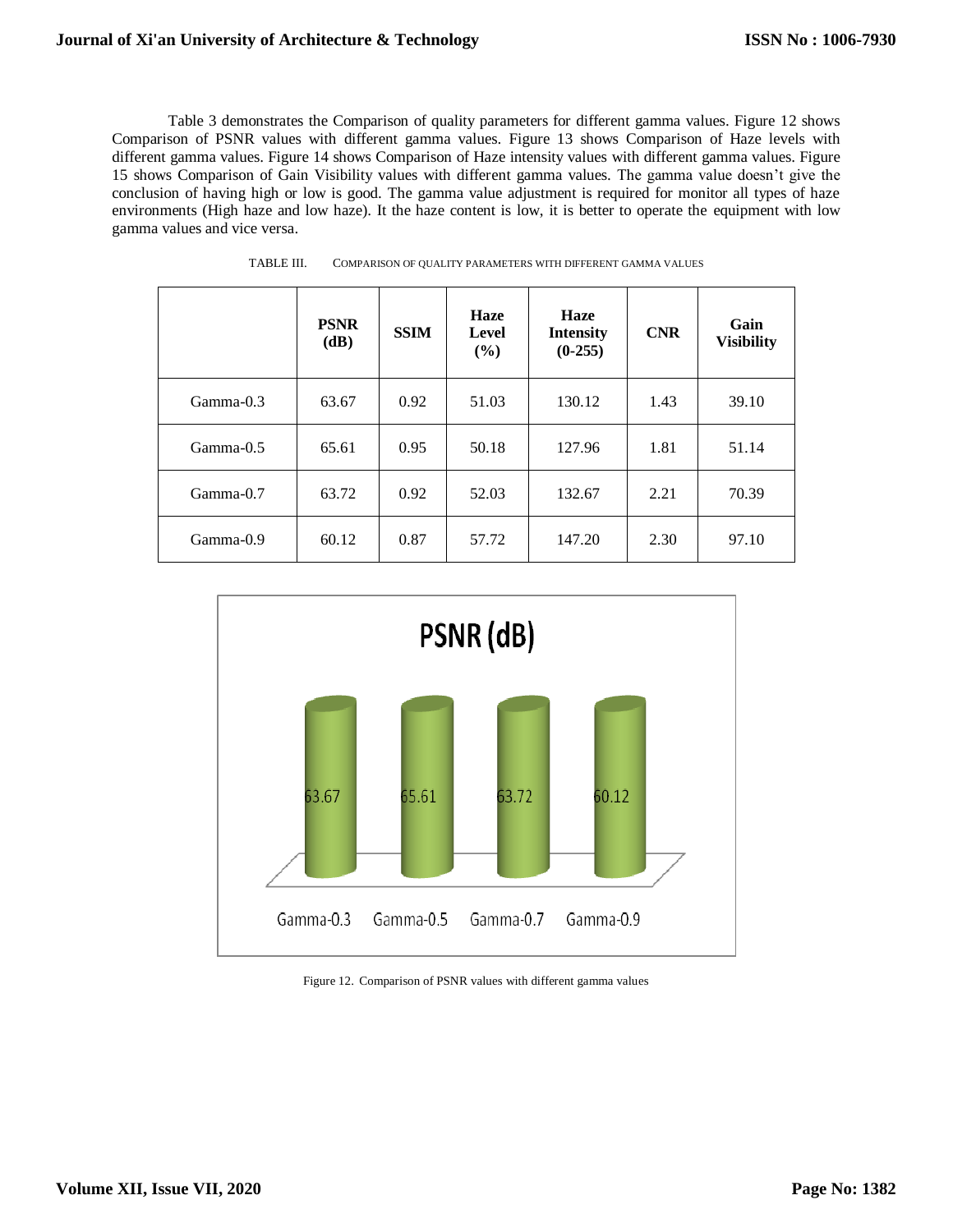

[Figure 13. Comparison of Haze levels with different gamma values](mailto:Email-%20%20%20anuradhamit@gmail.com)



[Figure 14. Comparison of Haze intensity values with different gamma values](mailto:Email-%20%20%20anuradhamit@gmail.com)



[Figure 15. Comparison of Gain Visibility values with different gamma values](mailto:Email-%20%20%20anuradhamit@gmail.com)